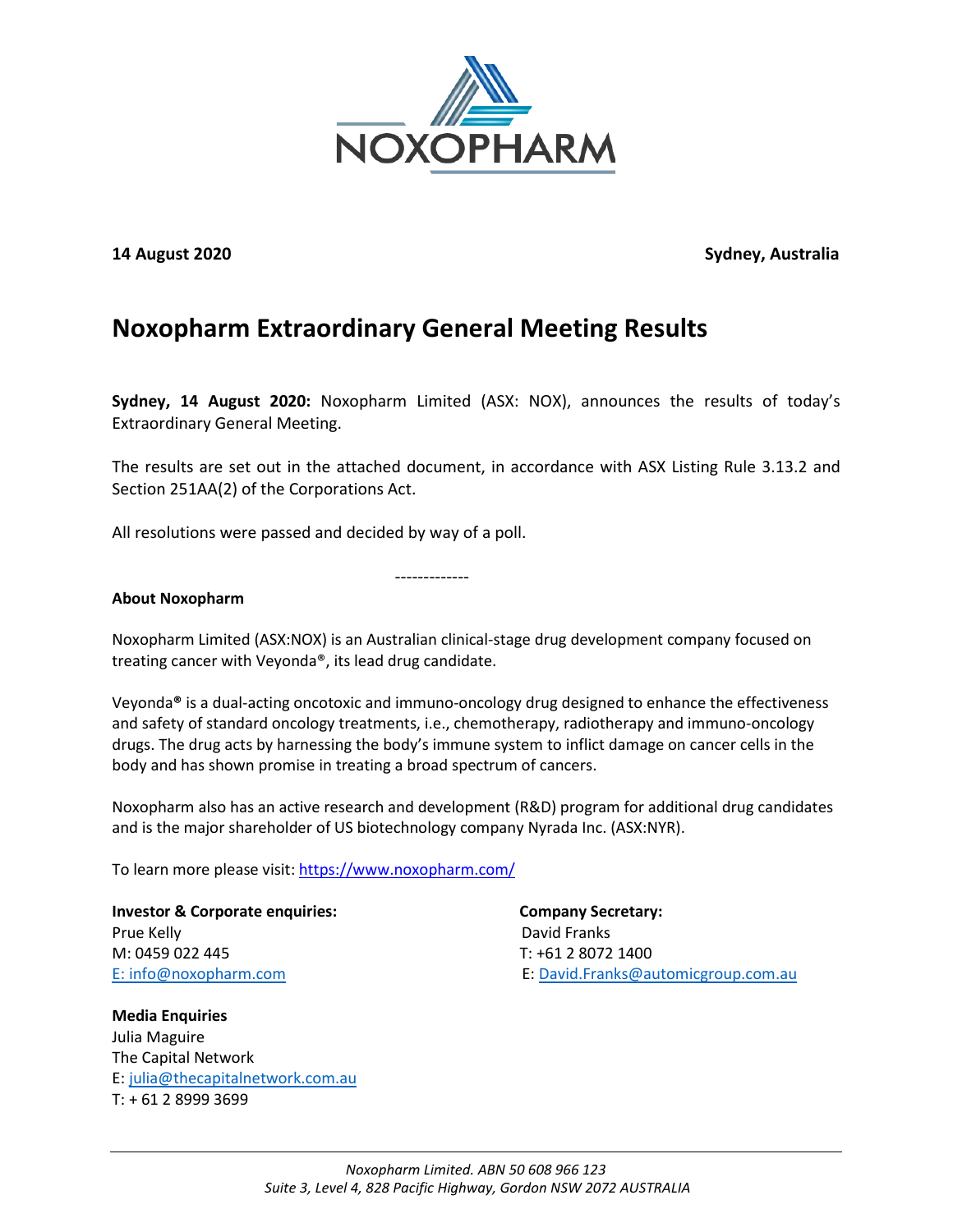

*David Franks, Company Secretary of Noxopharm, has approved the release of this document to the market on behalf of the Board of Directors.*

## **Forward Looking Statements**

This announcement may contain forward-looking statements. You can identify these statements by the fact they use words such as "aim", "anticipate", "assume", "believe", "continue", "could", "estimate", "expect", "intend", "may", "plan", "predict", "project", "plan", "should", "target", "will" or "would" or the negative of such terms or other similar expressions. Forward-looking statements are based on estimates, projections and assumptions made by Noxopharm about circumstances and events that have not yet taken place. Although Noxopharm believes the forward-looking statements to be reasonable, they are not certain. Forward-looking statements involve known and unknown risks, uncertainties and other factors that are in some cases beyond the Company's control that could cause the actual results, performance or achievements to differ materially from those expressed or implied by the forward-looking statement.